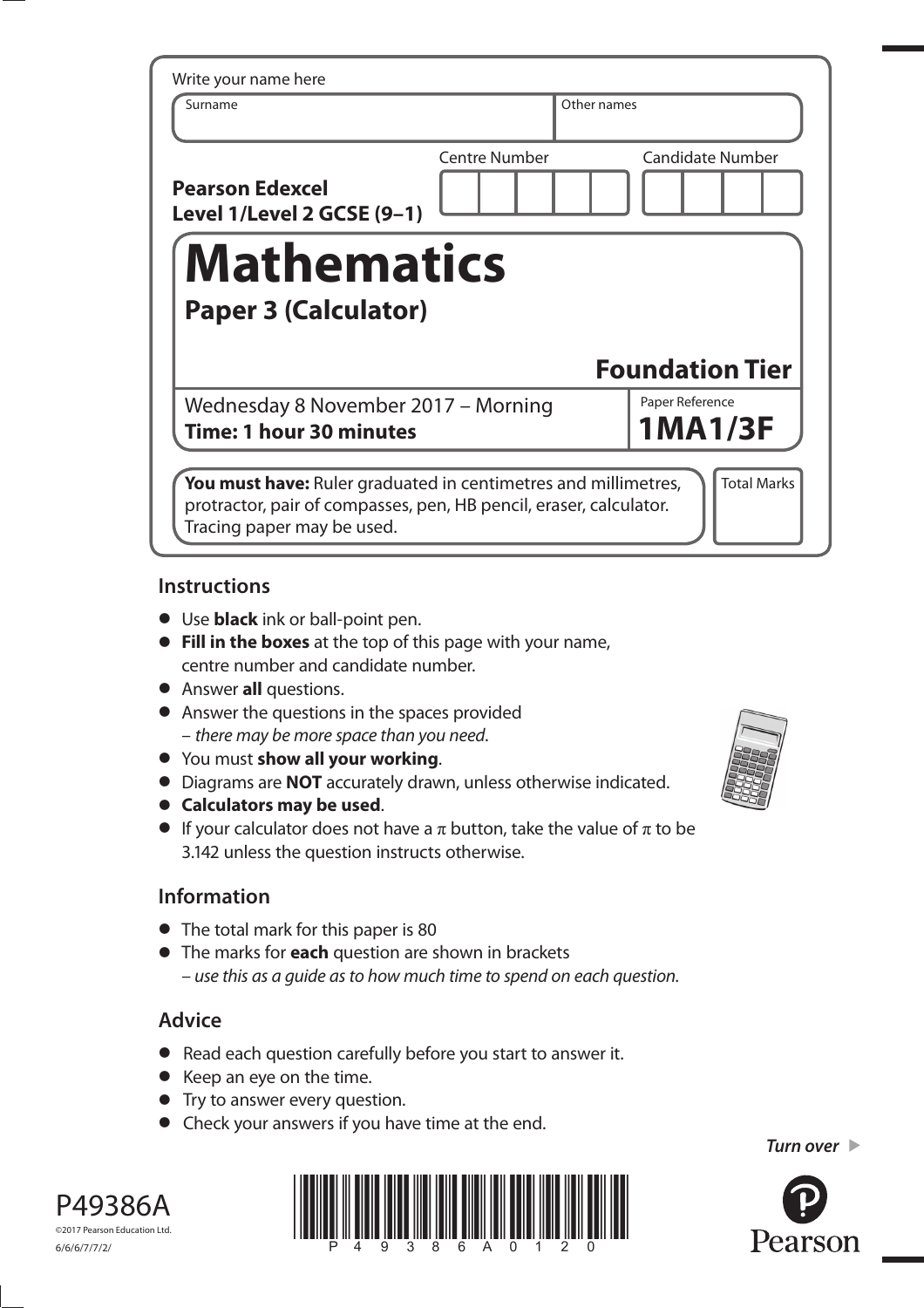**DONOTWRITE MTHIS AREA** 

|                  | You must write down all the stages in your working. |                                              |
|------------------|-----------------------------------------------------|----------------------------------------------|
| $\mathbf{1}$     | Write 3758 correct to the nearest 1000              |                                              |
|                  |                                                     |                                              |
|                  |                                                     | (Total for Question 1 is 1 mark)             |
| $\boldsymbol{2}$ | Simplify $y + 3y - 2y$                              |                                              |
|                  |                                                     |                                              |
|                  |                                                     | (Total for Question 2 is 1 mark)             |
| $\mathbf{3}$     | Write down all the factors of 18                    |                                              |
|                  |                                                     |                                              |
|                  |                                                     |                                              |
|                  |                                                     |                                              |
|                  |                                                     |                                              |
|                  |                                                     | (Total for Question 3 is 2 marks)            |
|                  |                                                     |                                              |
|                  |                                                     |                                              |
|                  |                                                     |                                              |
|                  |                                                     |                                              |
|                  |                                                     |                                              |
|                  |                                                     |                                              |
|                  | $\overline{\mathbf{2}}$<br>6<br>3<br>8<br>A<br>9    | $\overline{0}$<br>$\mathbf{2}^{\prime}$<br>2 |

**Answer ALL questions.**

**Write your answers in the spaces provided.**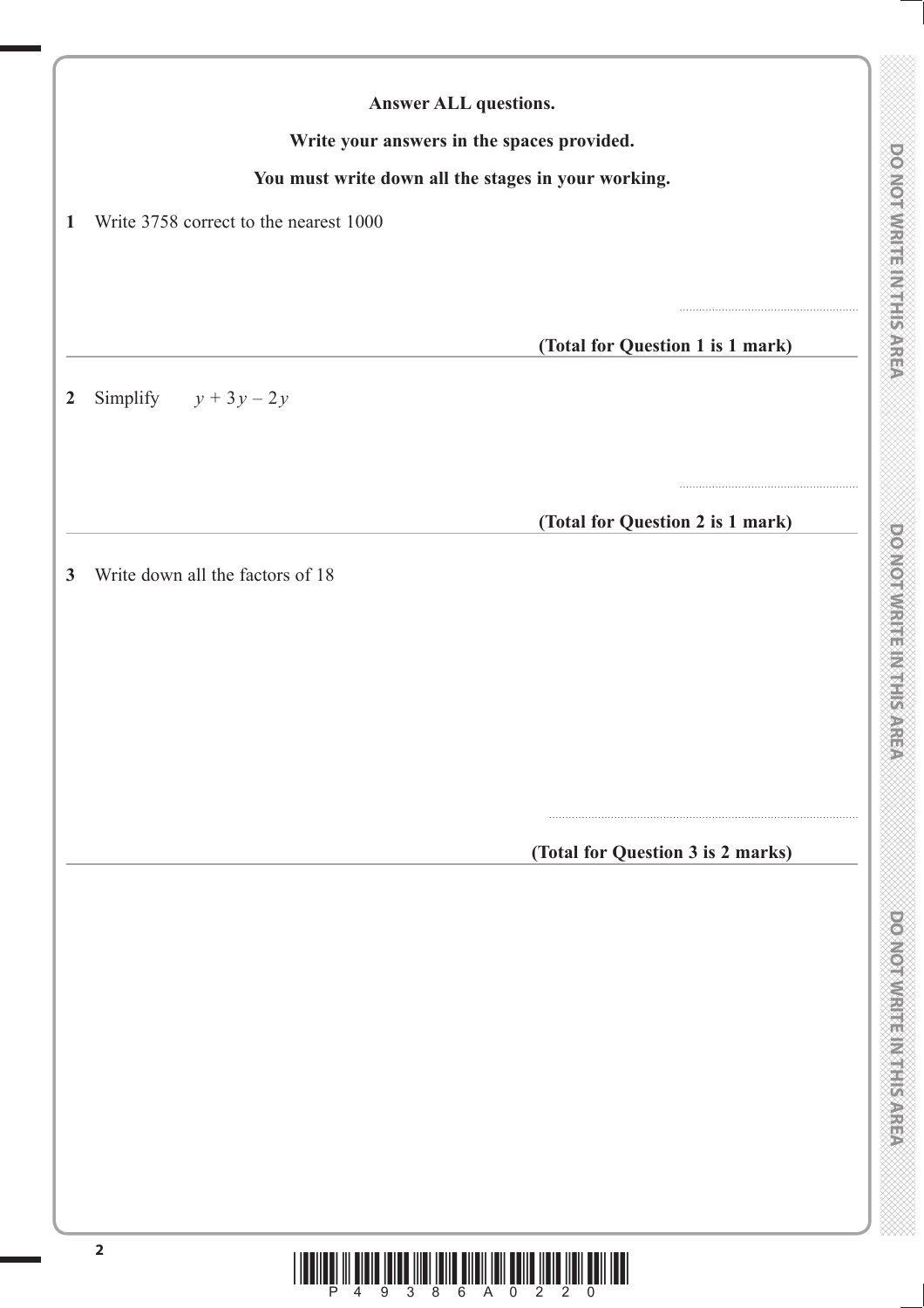**4** The table gives information about the prices of cinema tickets.

| Cinema ticket                | <b>Price</b> |
|------------------------------|--------------|
| adult ticket                 | £7.80        |
| child ticket                 | £5.80        |
| family ticket (for 4 people) | £24.30       |

Mr Edwards and his 3 children go to the cinema.

It is cheaper for Mr Edwards to buy 1 family ticket rather than 4 separate tickets.

(a) How much cheaper?

 The film starts at 6.45 pm. The film lasts 102 minutes.

(b) What time does the film finish?

....................................................... **(2)**

....................................................... **(3)**

## **(Total for Question 4 is 5 marks)**



**3**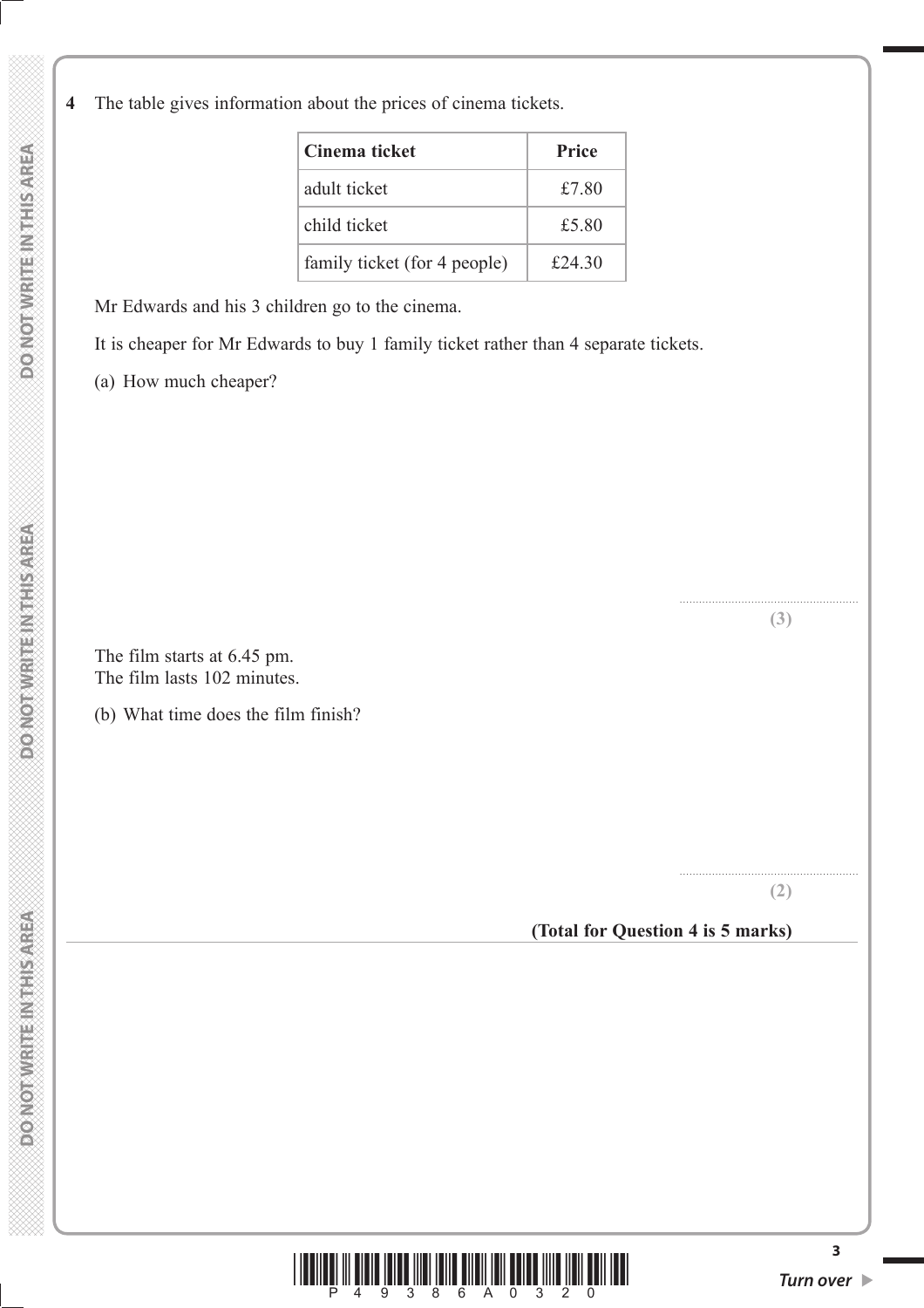**DOMOTIVIRIE IN HEIS AREA** 

**5** Thais has a large bottle of shampoo. There are 2 litres of shampoo in the large bottle.

 Thais also has some empty small bottles. Each small bottle can be completely filled with 150 m*l* of shampoo.

How many small bottles can be completely filled with shampoo from the large bottle?

## **(Total for Question 5 is 3 marks)**

.......................................................

**6** The incomplete pictogram shows information about the number of cycles sold in a shop on Tuesday, on Wednesday and on Thursday.

| Tuesday   |          |      |
|-----------|----------|------|
| Wednesday | $\Theta$ |      |
| Thursday  |          | Key: |
| Friday    |          |      |
| Saturday  |          |      |

A total of 20 cycles were sold on Tuesday, Wednesday and Thursday.

 8 cycles were sold on Friday. 15 cycles were sold on Saturday.

Use this information to complete the pictogram.

## **(Total for Question 6 is 3 marks)**

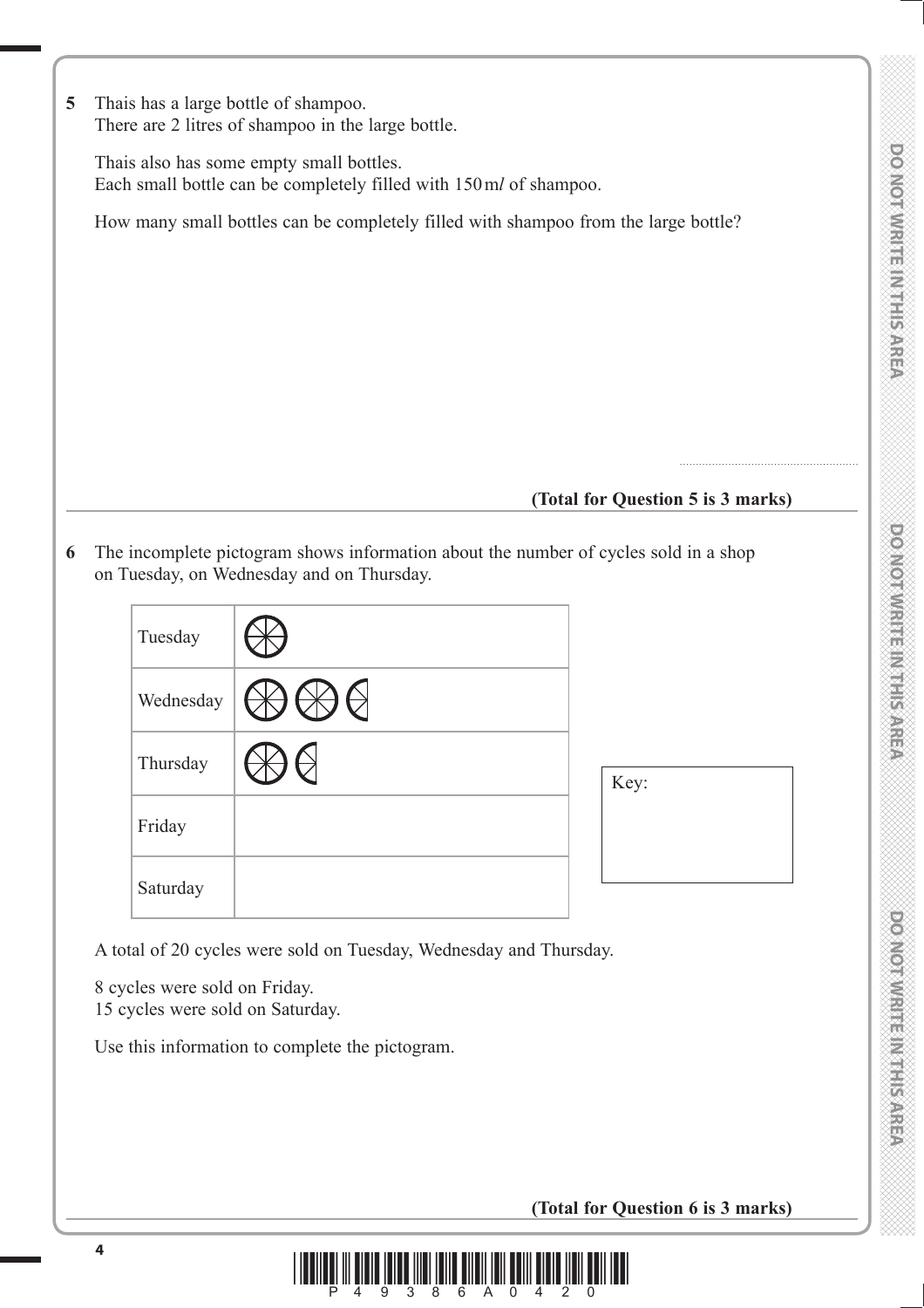**DO NOT WRITE IN THIS AREA** 

**7**

 **DO NOT WRITE IN THIS AREA DO NOT WRITE A DO NOT WRITE IN THIS AREA DO NOT WRITE A DOMOTWRITE INTHISAREA** 



*BCD* is a straight line. *ABC* is a triangle.

 Show that triangle *ABC* is an isosceles triangle. Give a reason for each stage of your working.

**(Total for Question 7 is 4 marks)**



**5**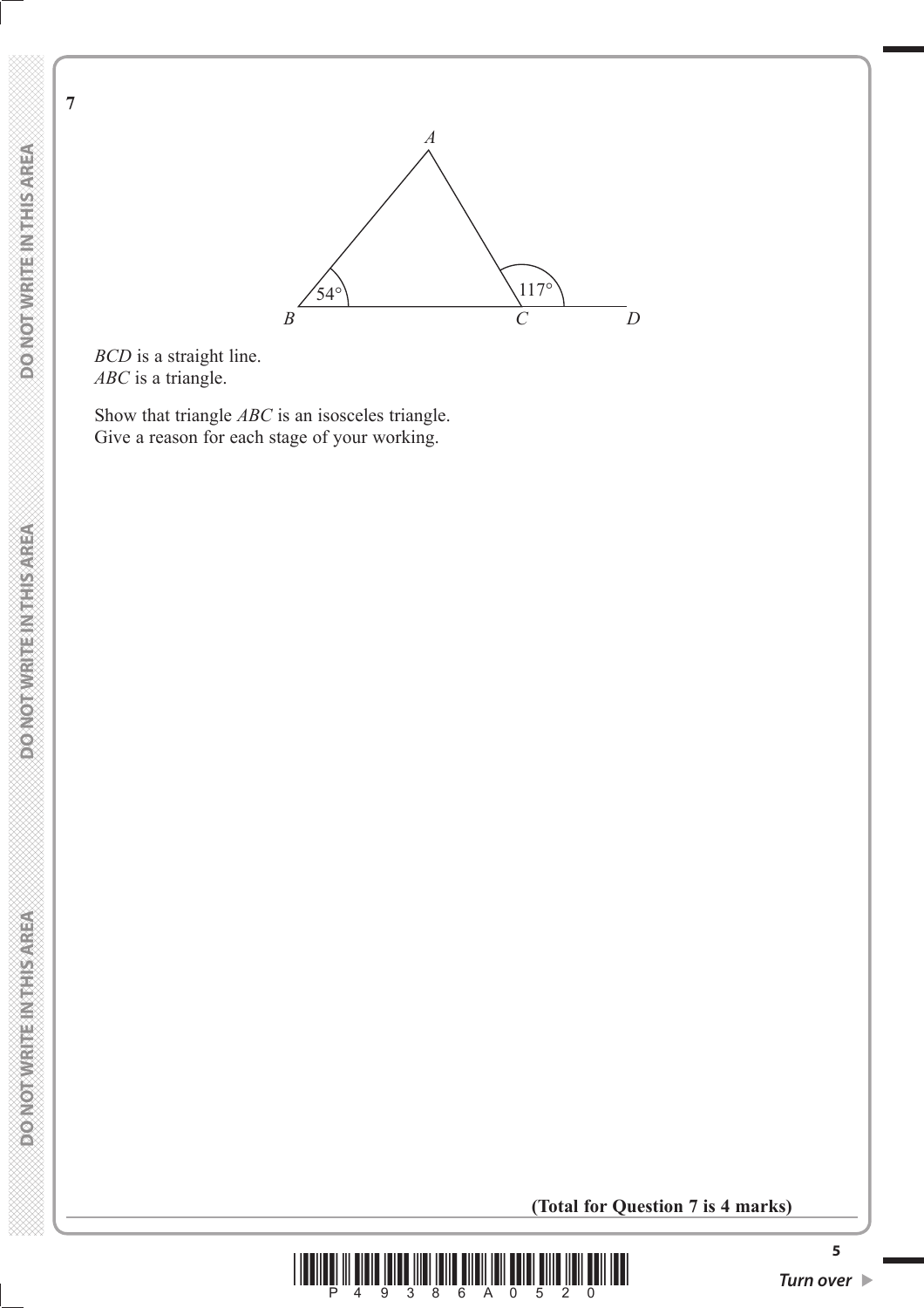....................................................... m



 The picture shows a bus next to a building. The bus has a length of 12 m.

**8**

The bus and the building are drawn to the same scale.

Work out an estimate for the height, in metres, of the building.

**(Total for Question 8 is 2 marks)**

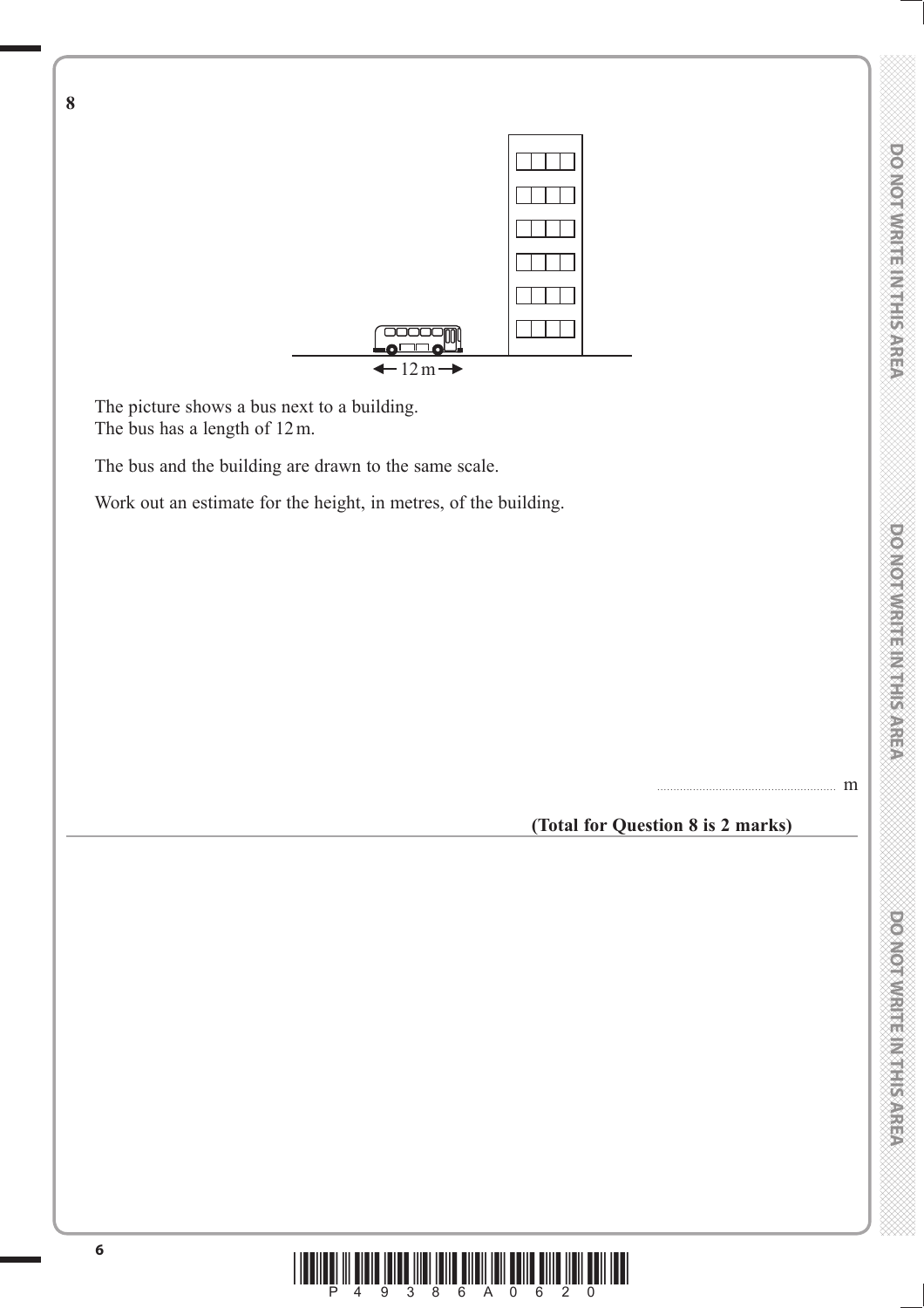**9** Nidah writes down two different prime numbers.

 She adds together her two numbers. Her answer is a square number less than 30

Find two prime numbers that Nidah could have written down.

............................ , ............................

#### **(Total for Question 9 is 2 marks)**

#### **10** Jim thinks of a number.

2 3 of Jim's number is 48 Work out  $\frac{5}{6}$ 6 of Jim's number.

**(Total for Question 10 is 2 marks)**



.......................................................

**7**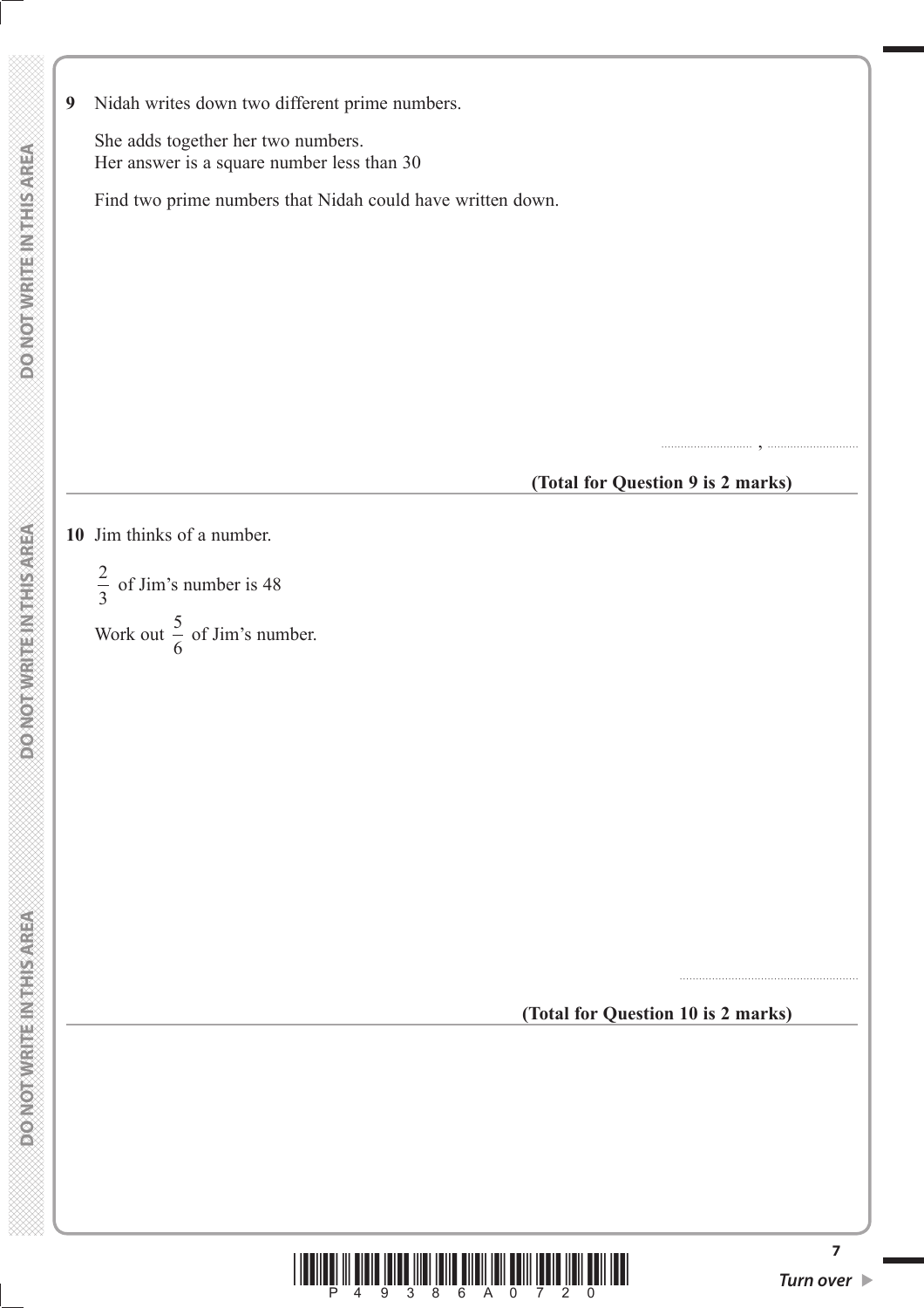**11** Jack's driving school has two offers.

**Offer 1**

First driving lesson free

All other driving lessons normal price

The normal price of a driving lesson is £24

Douglas is going to have 12 driving lessons.

 Which is the cheaper offer for 12 driving lessons, Offer 1 or Offer 2? You must show how you get your answer.

# **Offer 2**

All driving lessons

5% off the normal price

**(Total for Question 11 is 3 marks)**

**12** 2.5 kg of apples cost £3.60

Work out the cost of 3.5 kg of apples.

£.......................................................

 $\frac{1}{2}$  . The stars  $\frac{1}{4}$  and  $\frac{2}{3}$  and  $\frac{2}{3}$  and  $\frac{2}{3}$  and  $\frac{2}{3}$  and  $\frac{2}{3}$  and  $\frac{2}{3}$ 

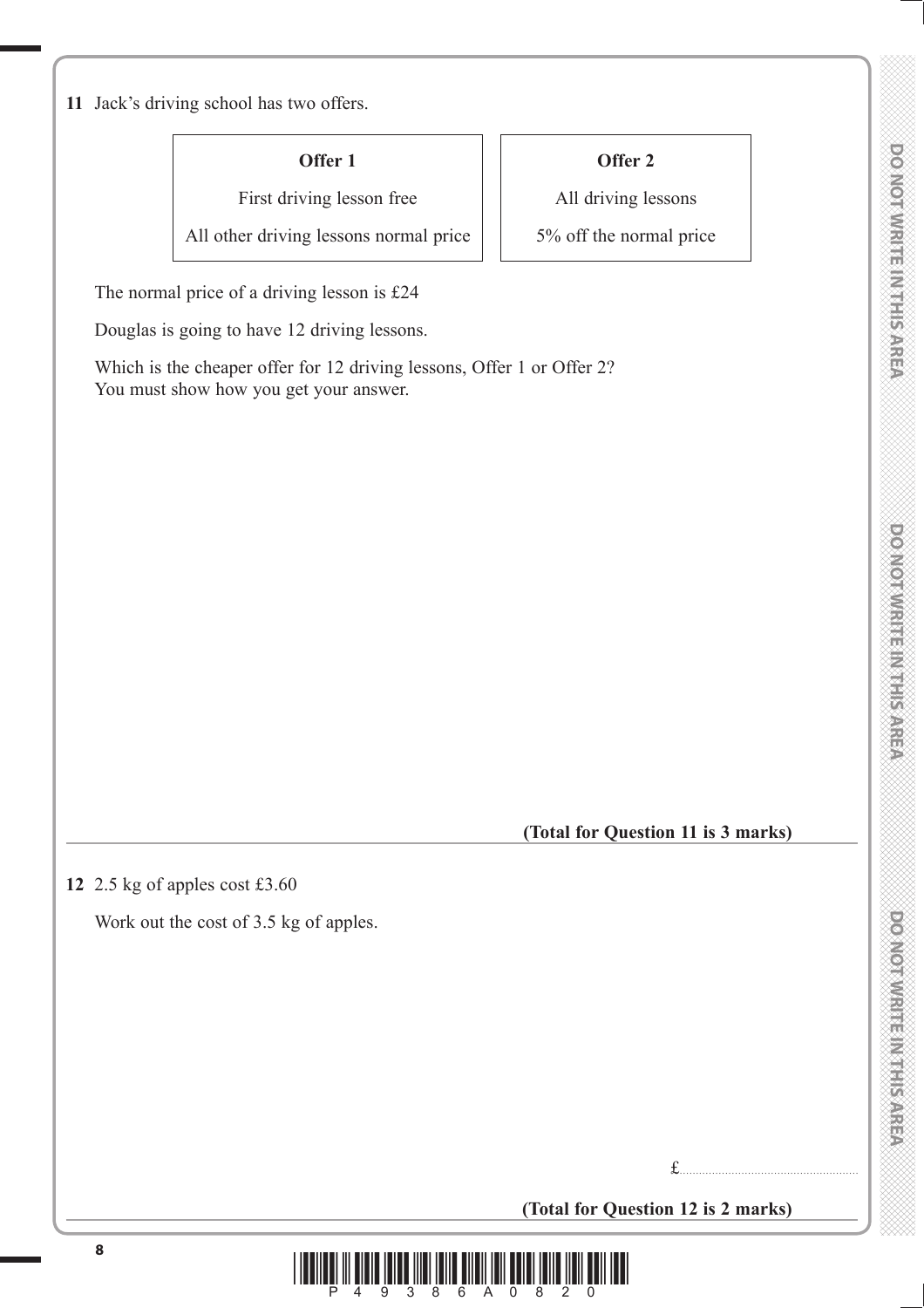**13** (a) Complete the table of values for  $y =$ 1  $\frac{1}{2}x-1$ 

| $-2$ | $-1$ $-1$ |  |  |
|------|-----------|--|--|
| $-2$ |           |  |  |

(b) On the grid, draw the graph of  $y =$ 1  $\frac{1}{2}x - 1$  for values of x from -2 to 3





**(2)**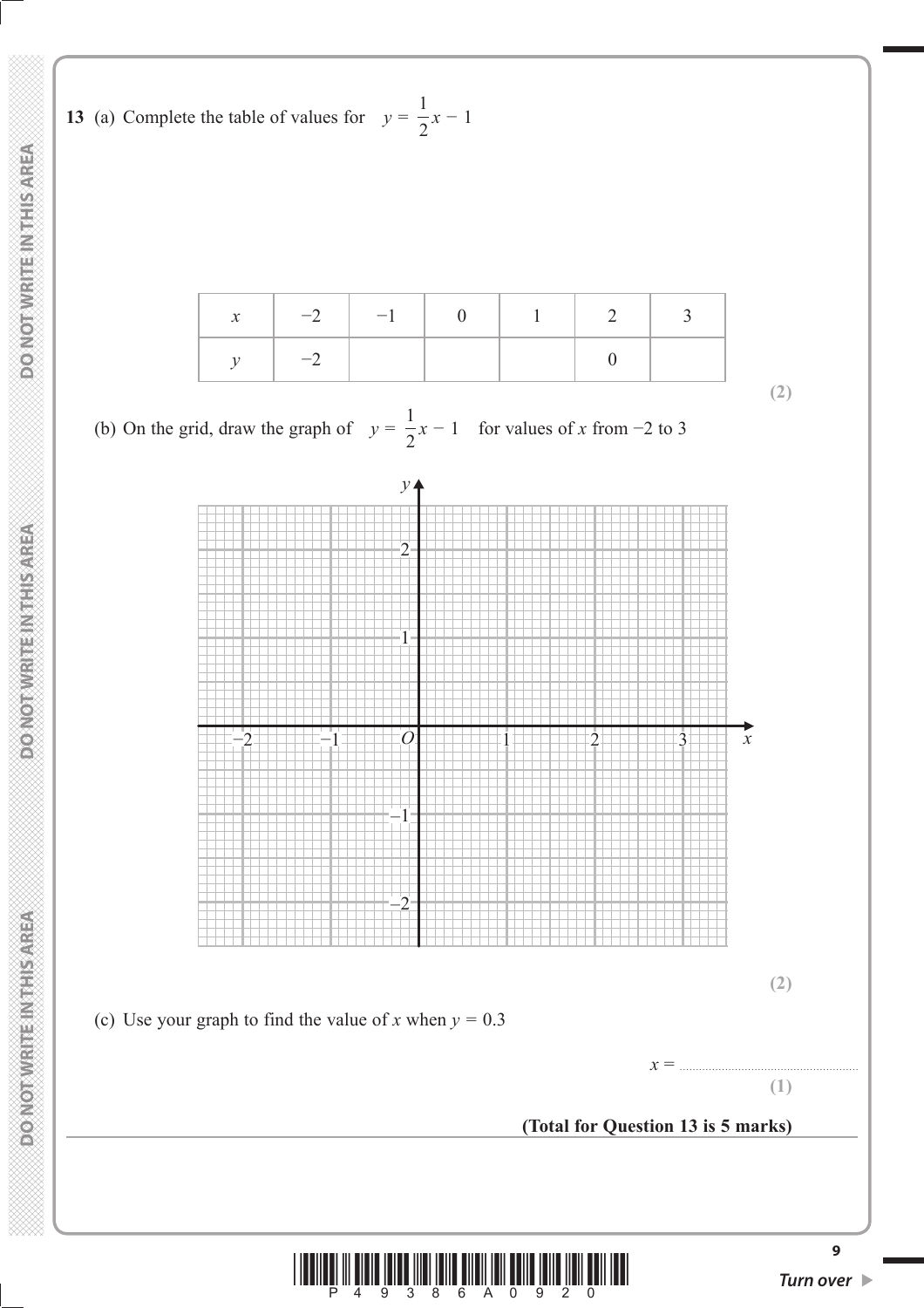

**<sup>10</sup>** \*P49386A01020\*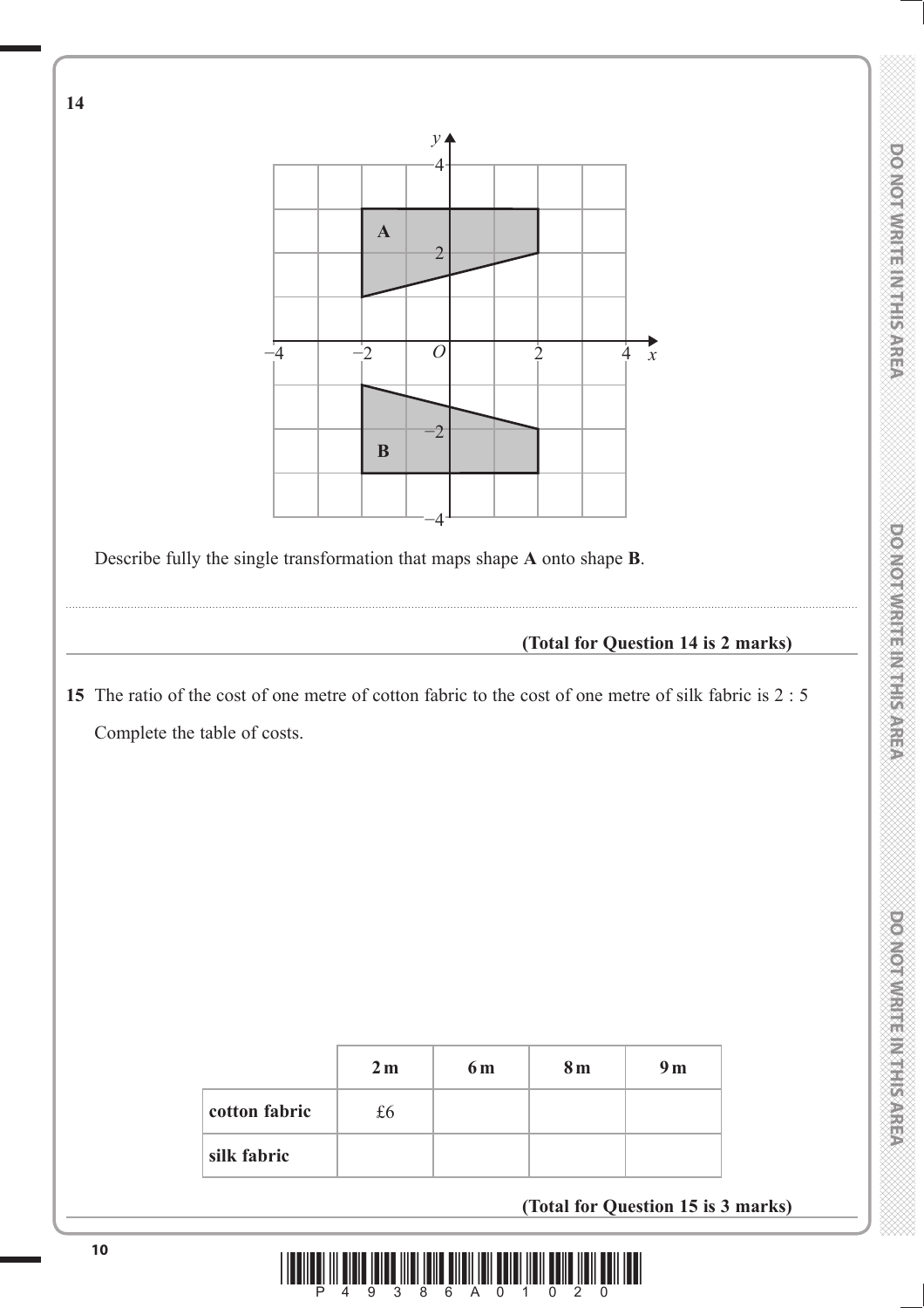**16** Chloe has a van.

 She is going to use the van to deliver boxes. Each box is a cuboid, 40 cm by 30 cm by 35 cm.



The space for boxes in the van has

maximum length 2.4 m maximum width 1.5 m maximum height 1.4 m

The space for boxes is empty.

Chloe wants to put as many boxes as possible into the van.

 She can put 3 boxes into the van in one minute. Assume that the space for boxes is in the shape of a cuboid.

 (a) Work out how many minutes it should take Chloe to put as many boxes as possible into the van.

> ....................................................... minutes **(4)**

The space for boxes might **not** be in the shape of a cuboid.

 (b) Explain how this could affect the time it would take Chloe to put as many boxes as possible into the van.

**(1)**

 **(Total for Question 16 is 5 marks)**



...................................................................................................................................................................................................................................................

...................................................................................................................................................................................................................................................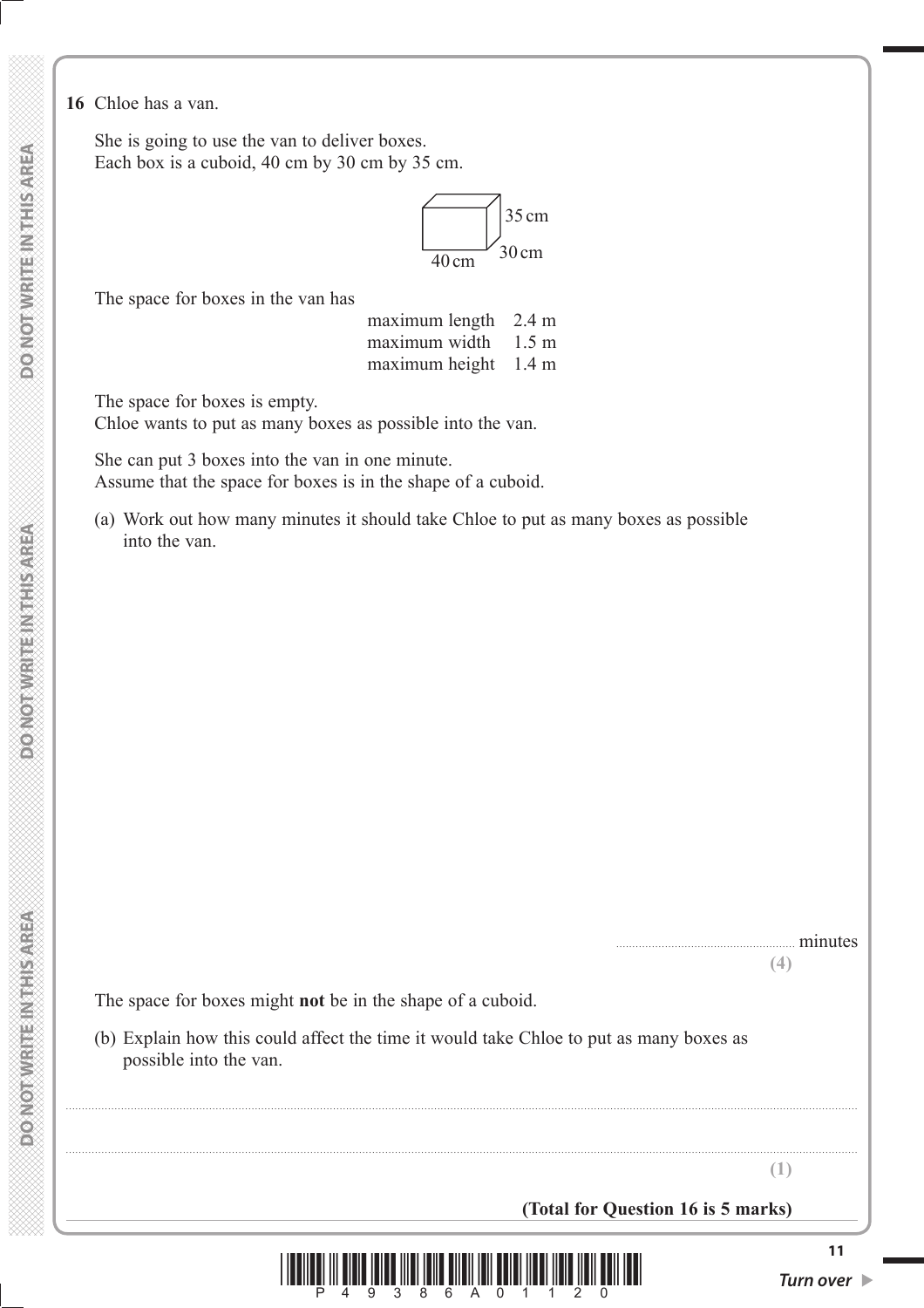|                                                                         |                                                      |          |         |                                    | (1) |
|-------------------------------------------------------------------------|------------------------------------------------------|----------|---------|------------------------------------|-----|
|                                                                         |                                                      |          |         |                                    |     |
|                                                                         | expression                                           | equation | formula | identity                           |     |
|                                                                         | inequality                                           | term     | factor  | multiple                           |     |
| (b) Choose two words from the box above to make this statement correct. |                                                      |          |         |                                    |     |
|                                                                         | 5y is a $\frac{3x + 5y}{ }$ is a $\frac{3x + 5y}{ }$ |          |         |                                    | (2) |
|                                                                         |                                                      |          |         | (Total for Question 17 is 3 marks) |     |
|                                                                         |                                                      |          |         |                                    |     |
|                                                                         |                                                      |          |         |                                    |     |
|                                                                         |                                                      |          |         |                                    |     |
|                                                                         |                                                      |          |         |                                    |     |
|                                                                         |                                                      |          |         |                                    |     |
|                                                                         |                                                      |          |         |                                    |     |
|                                                                         |                                                      |          |         |                                    |     |
|                                                                         |                                                      |          |         |                                    |     |
|                                                                         |                                                      |          |         |                                    |     |
|                                                                         |                                                      |          |         |                                    |     |
|                                                                         |                                                      |          |         |                                    |     |
|                                                                         |                                                      |          |         |                                    |     |
|                                                                         |                                                      |          |         |                                    |     |
|                                                                         |                                                      |          |         |                                    |     |
|                                                                         |                                                      |          |         |                                    |     |
|                                                                         |                                                      |          |         |                                    |     |
|                                                                         |                                                      |          |         |                                    |     |
|                                                                         |                                                      |          |         |                                    |     |

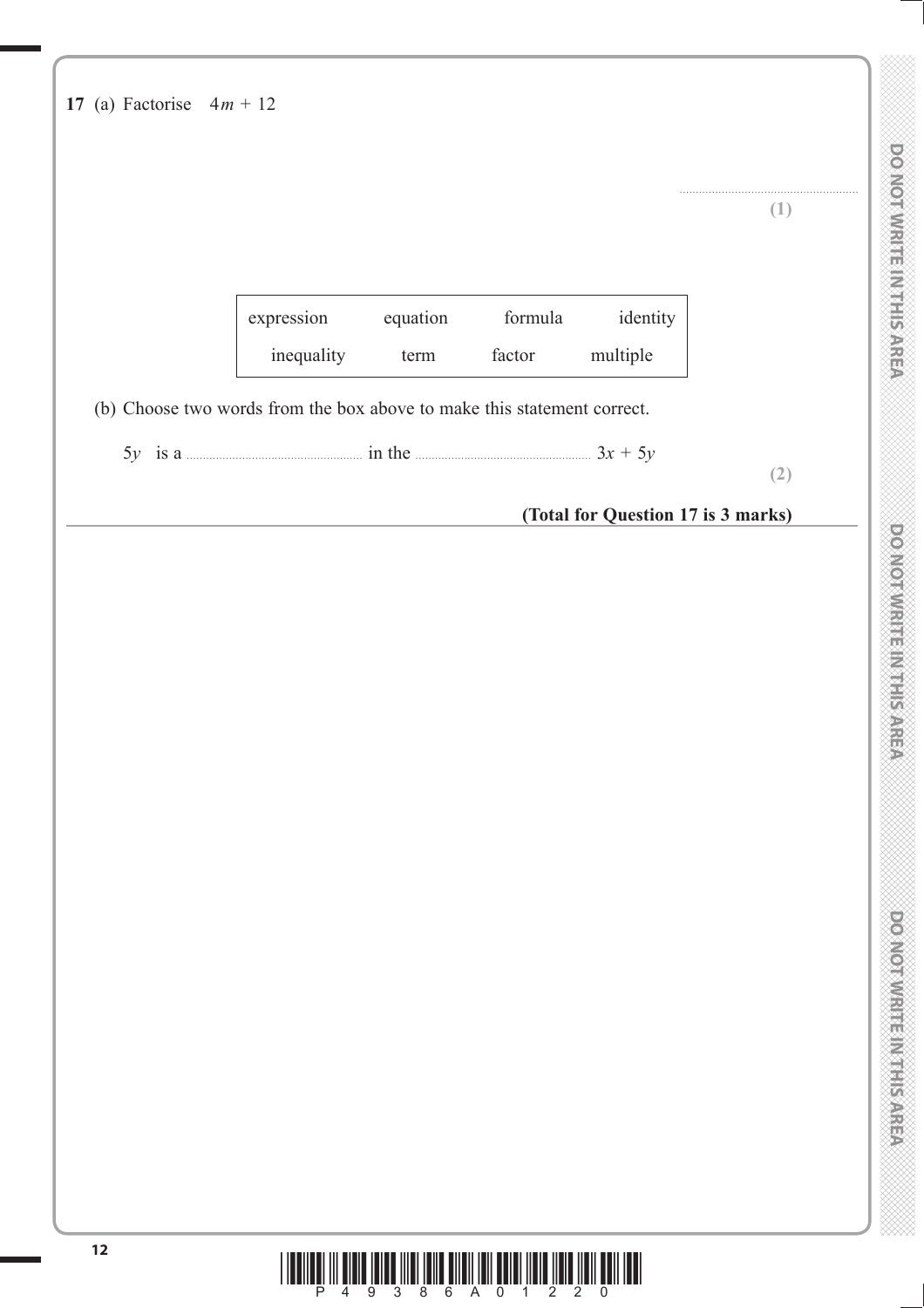**18** Here is a sequence of patterns made with counters.  $\overline{O}$  $\bigcirc$  $\circ$  $\circ$  $\bigcirc$  $\bigcirc$  $O$   $O$   $O$  $00000$  $0000000$ pattern number 1 pattern number 2 pattern number 3 (a) Find an expression, in terms of *n*, for the number of counters in pattern number *n*. ....................................................... **(2)** Bayo has 90 counters. (b) Can Bayo make a pattern in this sequence using all 90 of his counters? You must show how you get your answer. **(2) (Total for Question 18 is 4 marks)** $\frac{1}{2}$   $\frac{1}{2}$   $\frac{1}{2}$   $\frac{1}{2}$   $\frac{1}{2}$   $\frac{1}{2}$   $\frac{1}{2}$   $\frac{1}{2}$   $\frac{1}{2}$   $\frac{1}{2}$   $\frac{1}{2}$   $\frac{1}{2}$   $\frac{1}{2}$   $\frac{1}{2}$   $\frac{1}{2}$   $\frac{1}{2}$   $\frac{1}{2}$   $\frac{1}{2}$   $\frac{1}{2}$   $\frac{1}{2}$   $\frac{1}{2}$   $\frac{1}{2}$ 

 **DO NOT WRITE IN THIS AREA DO NOT WRITE A DO NOT WRITE IN THIS AREA DO NOT WRITE A** 

**DOMOTWRITEINTHIS AREA** 

**DOMORWIGHT NETHERAREA** 

**DO NOT WRITE INTHIS AREA**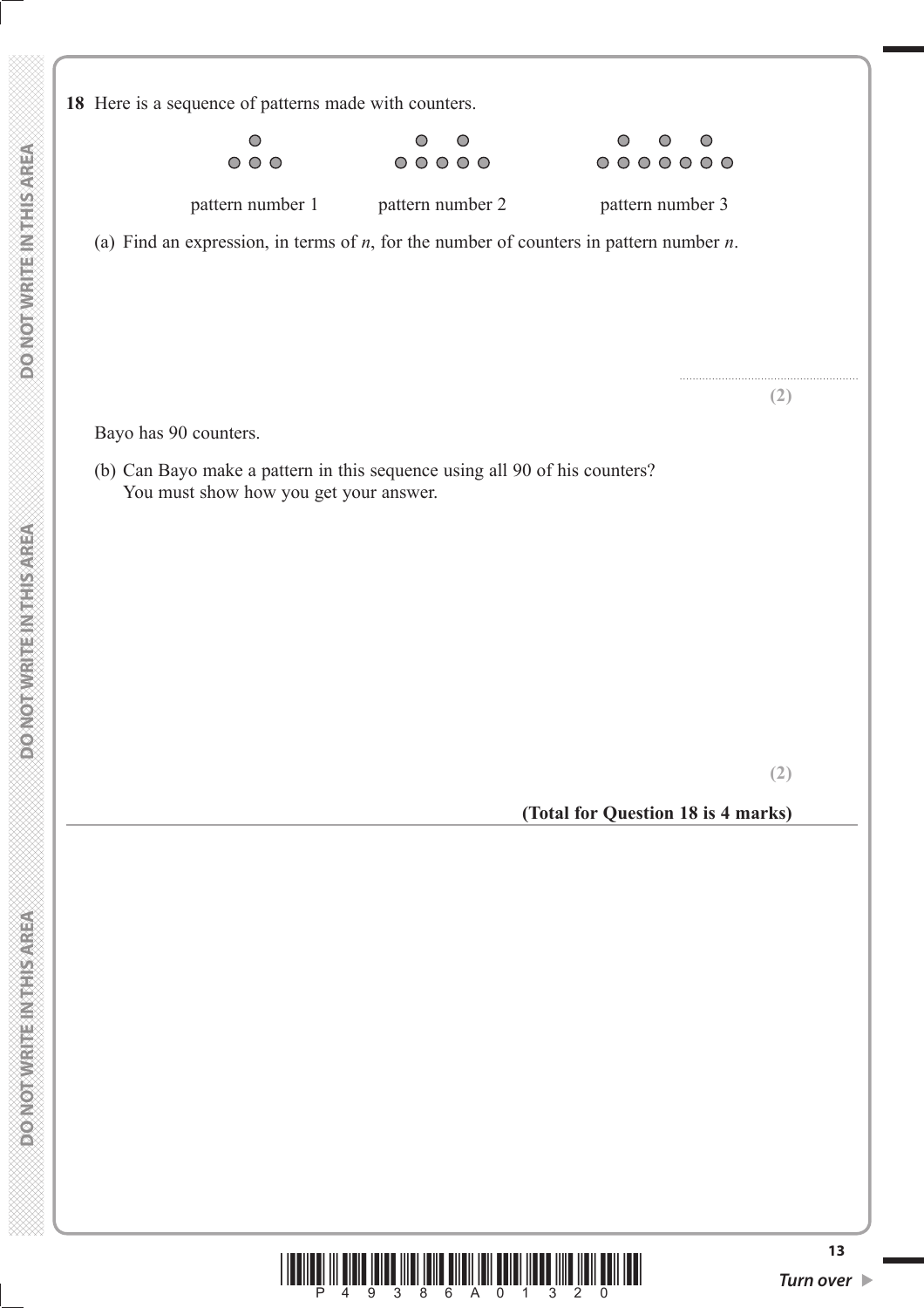DO NOTWRITEINTHER AREA

...........................................................................

**(1)**

*DO NOT WRITE IN THIS AREA DO NOT WRITE IN THIS AREA DO NOT WRITE IN THIS AREA DO NOT WRITE IN THIS AREA DO NOT WRITE IN THIS AREA DO NOT WRITE IN THIS AREA DO NOT WRITE IN THIS AREA DO NOT WRITE IN THIS AREA DO NOT WRITE* **DONOTWRITE INTERSAREA** 



| Height $(h \text{ cm})$ | <b>Frequency</b> |
|-------------------------|------------------|
| $130 < h \le 140$       | 4                |
| $140 < h \le 150$       | 11               |
| $150 < h \le 160$       | 24               |
| $160 < h \le 170$       | 22               |
| $170 < h \le 180$       | 1 Q              |

(a) Find the class interval that contains the median.

(b) Draw a frequency polygon for the information in the table.

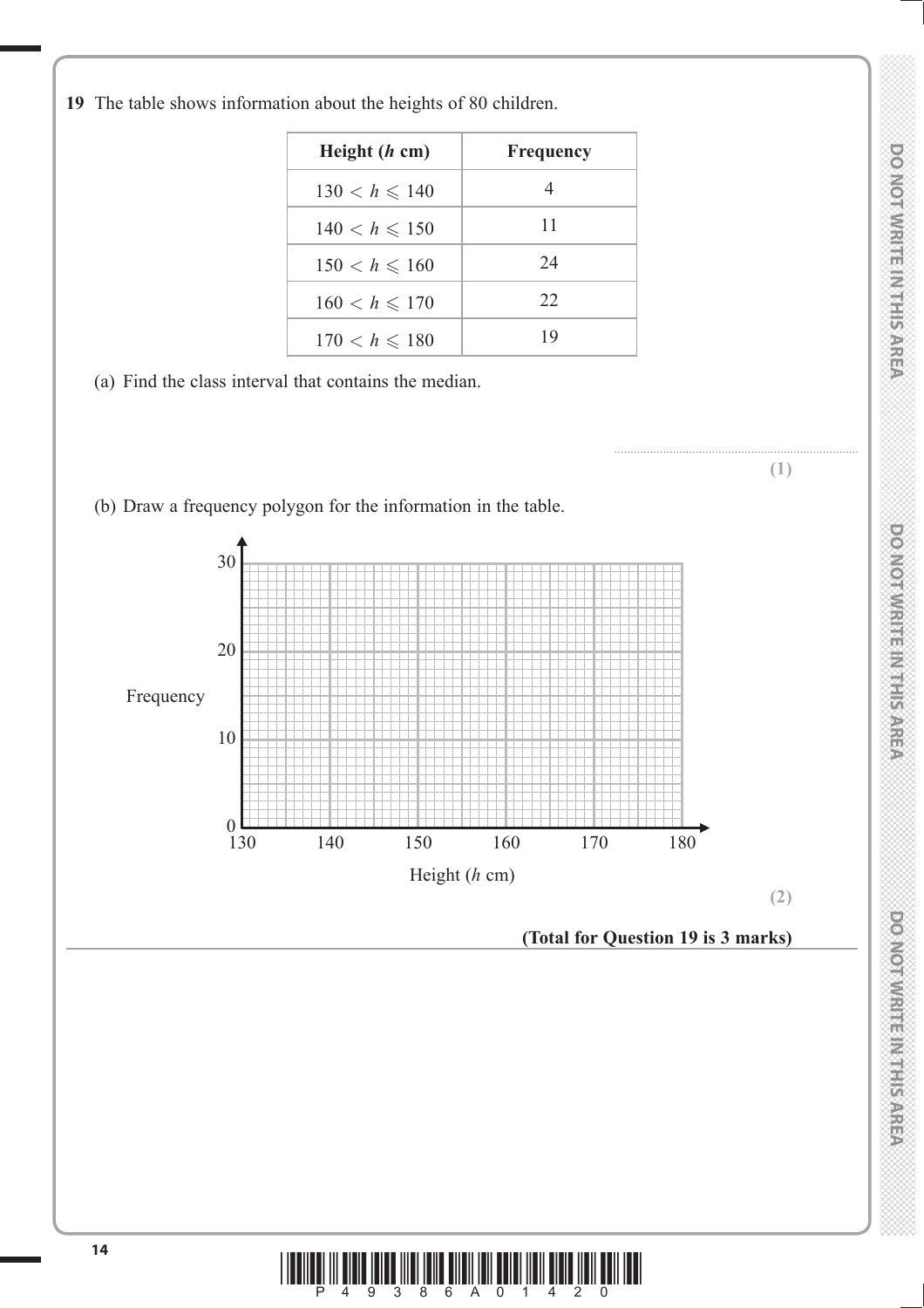**20** In London, 1 litre of petrol costs 108.9p In New York, 1 US gallon of petrol costs \$2.83

> 1 US gallon  $=$  3.785 litres  $£1 = $1.46$

 In which city is petrol better value for money, London or New York? You must show your working.

**MONOTHERN RESIDENCE** 

#### **(Total for Question 20 is 3 marks)**

**21** A gold bar has a mass of 12.5 kg.

The density of gold is 19.3 g/cm<sup>3</sup>

 Work out the volume of the gold bar. Give your answer correct to 3 significant figures.

 $cm<sup>3</sup>$ 

**(Total for Question 21 is 3 marks)**

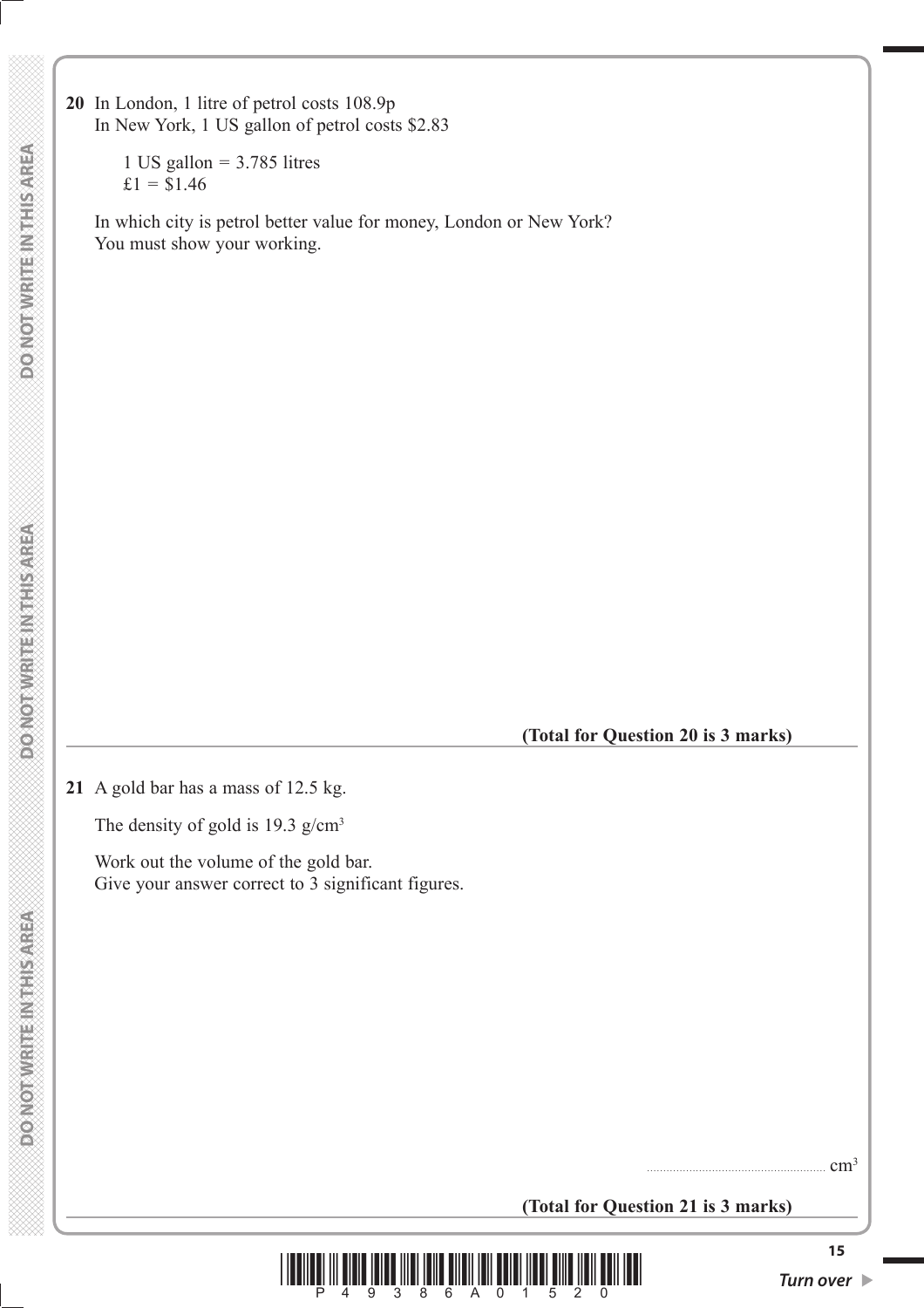**DOMOTWRITER MEETS AREA** 

**22** There are only blue pens, green pens and red pens in a box.

 The ratio of the number of blue pens to the number of green pens is 2 : 5 The ratio of the number of green pens to the number of red pens is 4 : 1

There are less than 100 pens in the box.

What is the greatest possible number of red pens in the box?

#### **(Total for Question 22 is 3 marks)**

**23** (a) Find the value of the reciprocal of 1.6 Give your answer as a decimal.

 Jess rounds a number, *x*, to one decimal place. The result is 9.8

(b) Write down the error interval for *x*.

....................................................... **(1)**

.......................................................

**(2)**

..................................................................................

**(Total for Question 23 is 3 marks)**

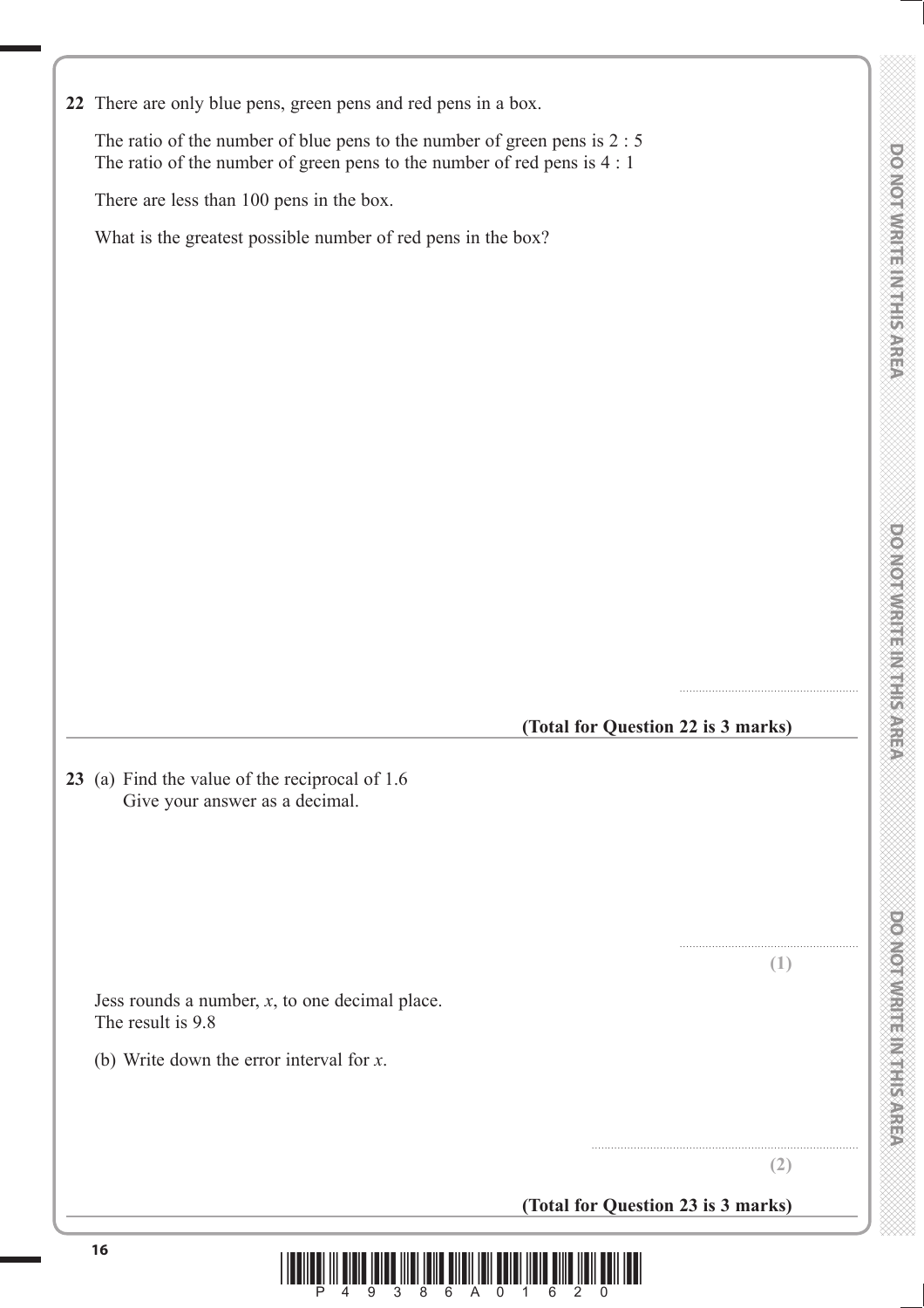**DO NOT WRITE IN THIS AREA DO NOT WRITE A DO NOT WRITE IN THIS AREA DO NOT WRITE A DO NOT WRITE IN THIS AREA**  **24** Here is a rectangle.



The length of the rectangle is 7 cm longer than the width of the rectangle.

4 of these rectangles are used to make this 8-sided shape.



The perimeter of the 8-sided shape is 70 cm.

Work out the area of the 8-sided shape.

 $cm<sup>2</sup>$ 

**(Total for Question 24 is 5 marks)**

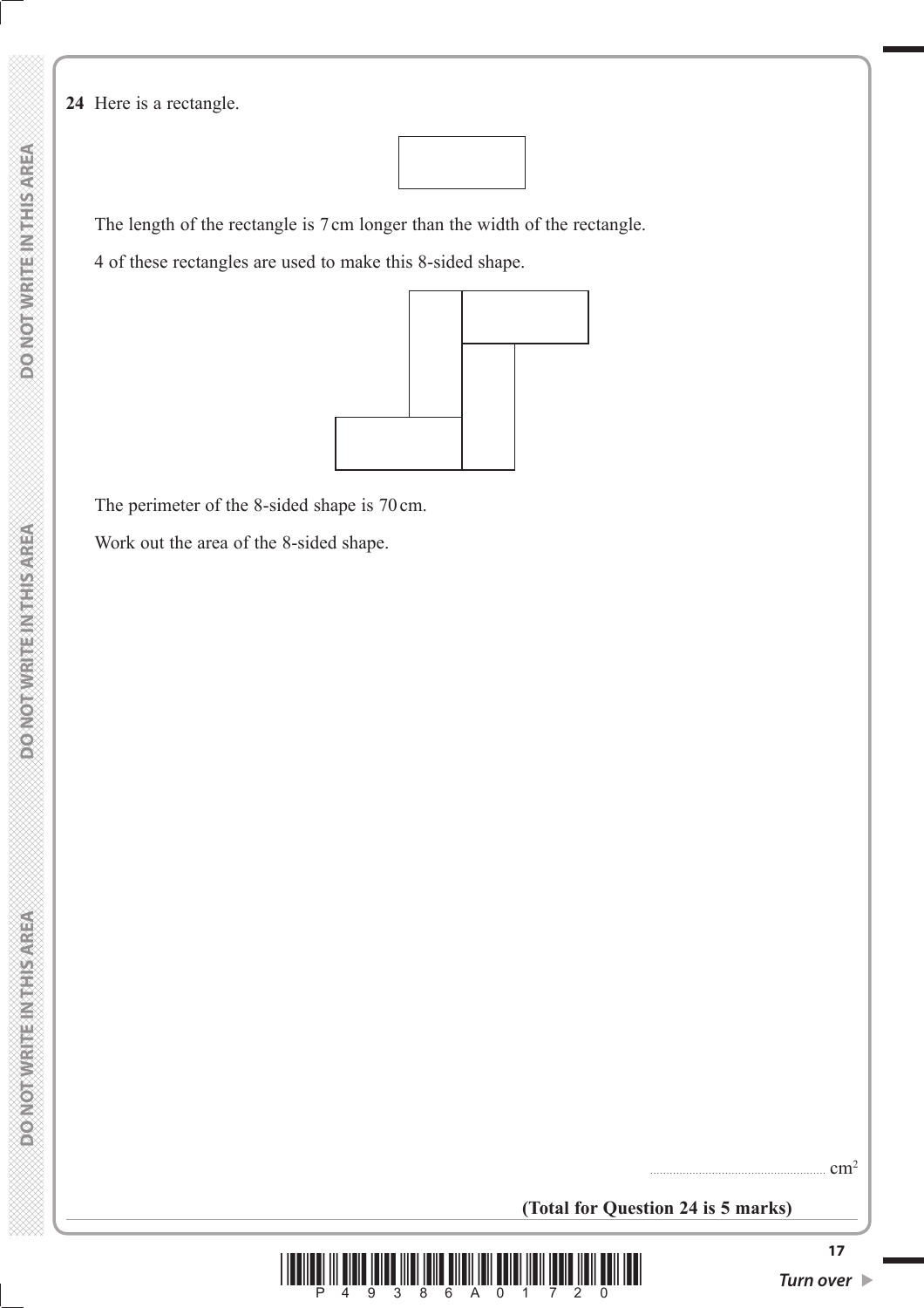| 0<br>0<br>2 |    |   |  |
|-------------|----|---|--|
|             |    |   |  |
|             |    |   |  |
|             |    |   |  |
|             |    |   |  |
|             |    |   |  |
|             |    |   |  |
|             |    |   |  |
|             |    |   |  |
|             |    |   |  |
|             |    |   |  |
|             |    |   |  |
|             |    |   |  |
|             |    |   |  |
|             |    |   |  |
|             |    |   |  |
| ⇔           |    | I |  |
|             |    |   |  |
|             |    |   |  |
| <b>READ</b> |    |   |  |
|             |    |   |  |
|             |    |   |  |
|             |    |   |  |
|             |    |   |  |
|             |    |   |  |
|             |    |   |  |
|             |    |   |  |
|             |    |   |  |
|             |    |   |  |
|             |    |   |  |
|             |    |   |  |
|             |    |   |  |
|             |    |   |  |
|             |    |   |  |
|             |    |   |  |
|             |    |   |  |
|             |    |   |  |
|             |    |   |  |
|             |    |   |  |
|             |    |   |  |
|             |    |   |  |
|             |    |   |  |
| ₩           |    |   |  |
| ₩           |    |   |  |
|             |    |   |  |
|             |    |   |  |
| Ì           |    |   |  |
|             |    |   |  |
|             |    |   |  |
|             |    |   |  |
|             | V) |   |  |
|             |    |   |  |
|             |    |   |  |
|             |    |   |  |
|             |    |   |  |
|             |    |   |  |
|             |    |   |  |
|             |    |   |  |
|             |    |   |  |
|             |    |   |  |
| 大刀贝         |    |   |  |
|             | J. |   |  |
|             |    |   |  |
|             |    |   |  |
|             |    |   |  |



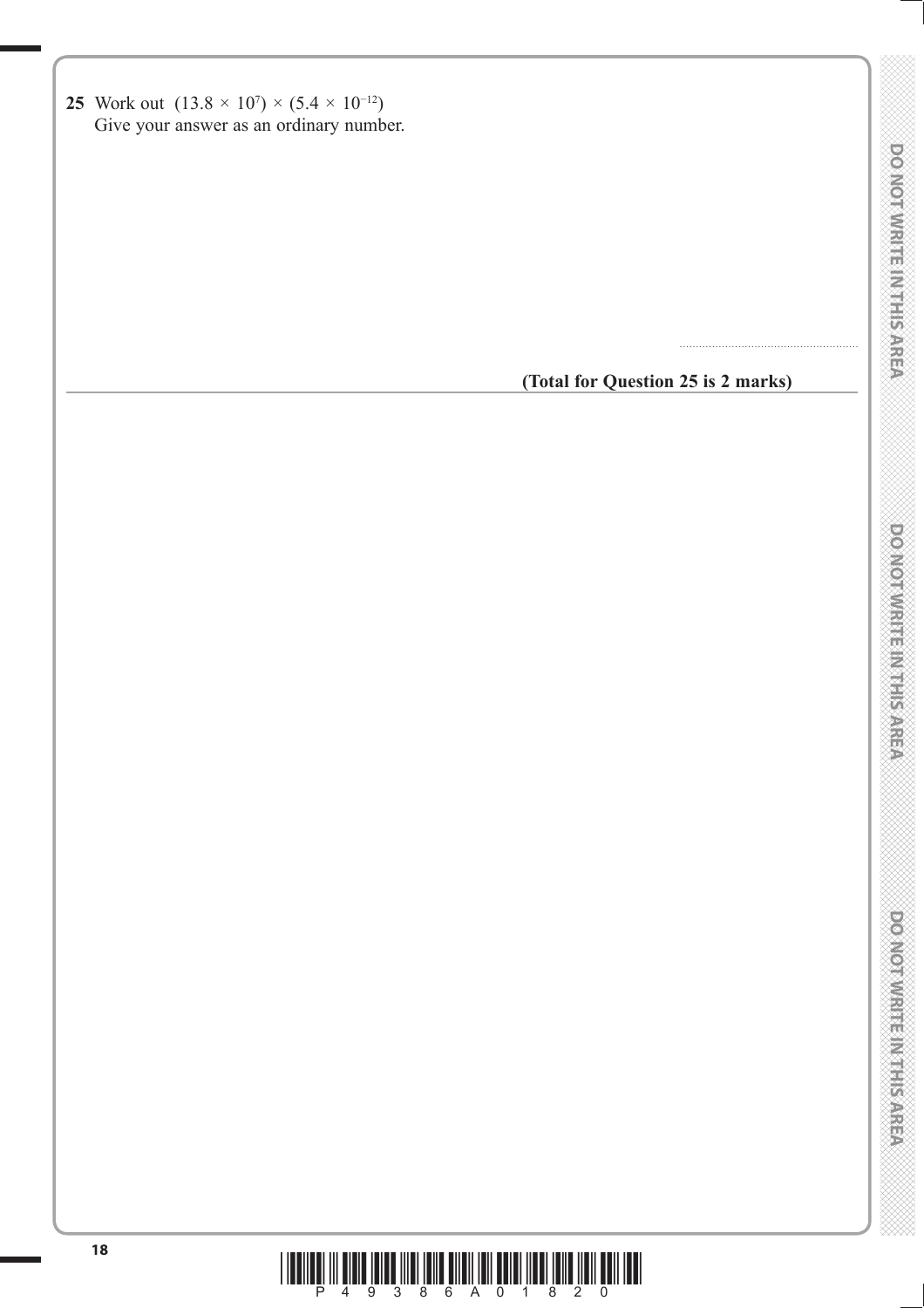**26** When a drawing pin is dropped it can land point down or point up.

Lucy, Mel and Tom each dropped the drawing pin a number of times.

 The table shows the number of times the drawing pin landed point down and the number of times the drawing pin landed point up for each person.

|            | Lucy     | Mel | <b>Tom</b> |
|------------|----------|-----|------------|
| point down | 31       | 53  | h          |
| point up   | $\Delta$ |     |            |

Rachael is going to drop the drawing pin once.

 (a) Whose results will give the best estimate for the probability that the drawing pin will land point up? Give a reason for your answer.

...................................................................................................................................................................................................................................................

...................................................................................................................................................................................................................................................

Stuart is going to drop the drawing pin twice.

 (b) Use all the results in the table to work out an estimate for the probability that the drawing pin will land point up the first time and point down the second time.

> ....................................................... **(2)**

**(1)**

**(Total for Question 26 is 3 marks)**